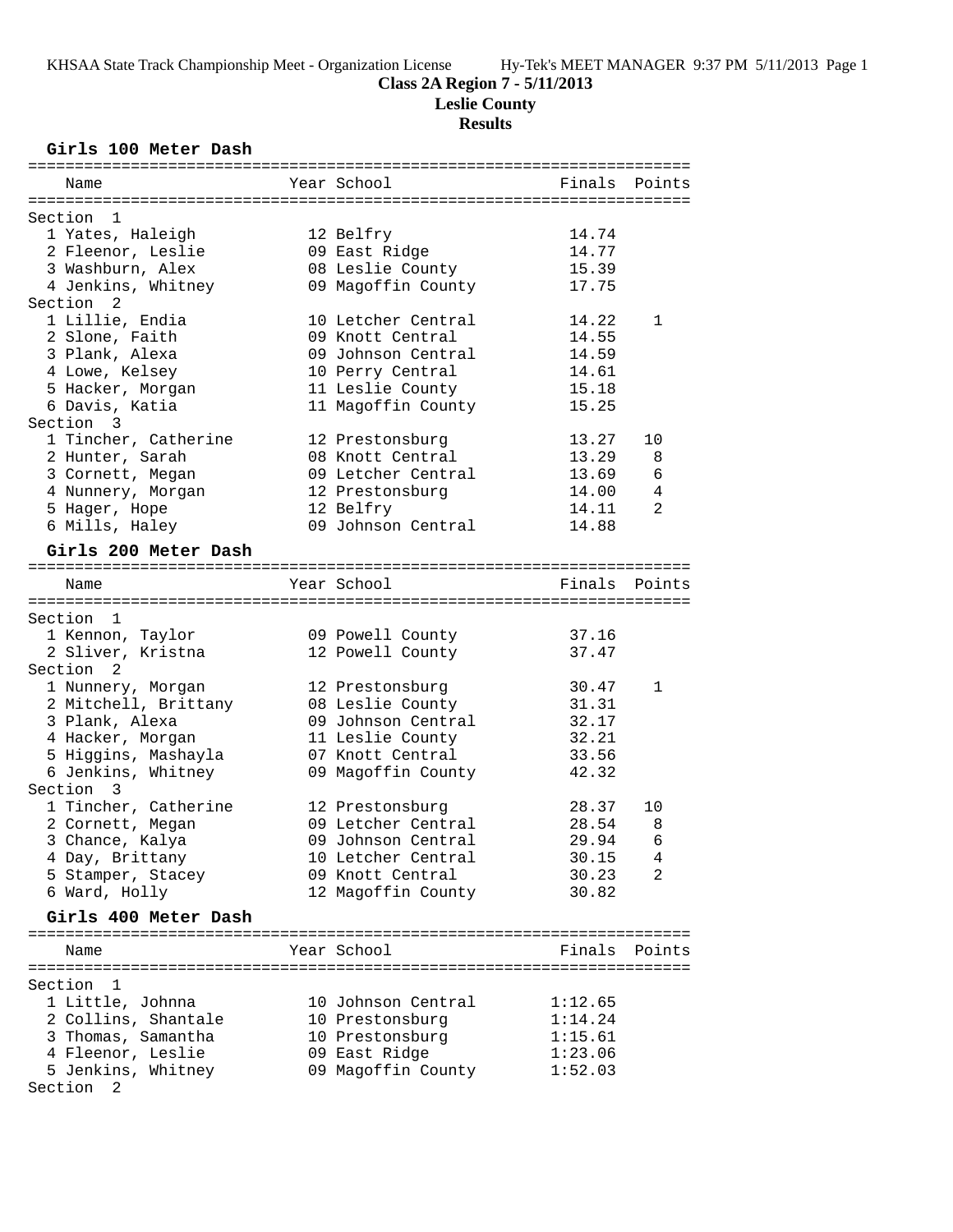**Class 2A Region 7 - 5/11/2013**

**Leslie County**

| Girls 400 Meter Dash    |                            |               |                |
|-------------------------|----------------------------|---------------|----------------|
| 1 Hoffman, Maggie       | 08 Knott Central           | 1:06.95       | 10             |
| 2 Smith, Lexie          | 12 Letcher Central         | 1:07.84       | 8              |
| 3 Moore, Katie          | 10 Leslie County           | 1:07.90       | 6              |
| 4 Howard, Kennedy       | 07 Leslie County 1:08.45   |               | $\overline{4}$ |
| 5 Raleigh, Meg          | 11 Letcher Central 1:08.76 |               | 2              |
| 6 Chance, Kalya         | 09 Johnson Central         | 1:11.01       | $\mathbf 1$    |
| Girls 800 Meter Run     |                            |               |                |
| Name                    | Year School                |               | Finals Points  |
| Section 1               |                            |               |                |
| 1 Adams, Brooke         | 10 Letcher Central         | 2:43.18       | 10             |
| 2 Moree, Brooke         | 11 Powell County           | 2:43.85       | 8              |
| 3 Lowe, Kelsey          | 10 Perry Central           | 2:48.92       | 6              |
| 4 Howard, Kennedy       | 07 Leslie County           | 2:49.87       | 4              |
| 5 Raleigh, Meg          | 11 Letcher Central         | 2:51.16       | $\overline{a}$ |
| 6 Little, Madison       | 08 Leslie County           | 2:55.39       | $\mathbf{1}$   |
| 7 Hatmaker, Savannah    | 11 Knott Central           | 3:07.20       |                |
| 8 Wallen, Rhianna       | 07 Johnson Central         | 3:12.03       |                |
| 9 Walker, Shaleigh      | 07 Johnson Central         | 3:17.73       |                |
| 10 Mullins, Damara      | 10 Perry Central           | 3:23.57       |                |
| 11 Lauren, Hult         | 09 Belfry                  | 3:44.60       |                |
| Girls 1600 Meter Run    |                            |               |                |
| Name                    | Year School                |               | Finals Points  |
|                         |                            |               |                |
| 1 Damron, Ally          | 09 Letcher Central         | 6:06.83       | 10             |
| 2 Moree, Brooke         | 11 Powell County           | 6:09.22       | 8              |
| 3 Bryant, Leanna        | 11 Letcher Central         | 6:19.76       | 6              |
| 4 Wright, Kaitlyn       | 07 Johnson Central         | 6:42.88       | $\overline{4}$ |
| 5 Zuidema, Rachel       | 09 Johnson Central         | 6:45.15       | 2              |
| 6 Little, Madison       | 08 Leslie County           | 7:00.45       | $\mathbf{1}$   |
| 7 Mullins, Damara       | 10 Perry Central           | 7:29.92       |                |
| 8 Washburn, Taylor      | 08 Leslie County           | 7:43.11       |                |
| 9 Hollifield, Hannah    | 08 Knott Central           | 8:17.28       |                |
| 10 Allen, Haley         | 11 Prestonsburg            | 8:34.25       |                |
| Girls 3200 Meter Run    |                            |               |                |
| Name                    | Year School                | Finals Points |                |
| 1 Balthis, Keisha       | 11 Letcher Central         | 13:54.46      | 10             |
| 2 Bryant, Leanna        | 11 Letcher Central         | 14:07.60      | 8              |
| 3 Wright, Kaitlyn       | 07 Johnson Central         | 15:05.66      | 6              |
| 4 Washburn, Taylor      | 08 Leslie County           | 18:33.90      | 4              |
| 5 Caldwell, Tesia       | 09 Leslie County           | 19:50.55      | 2              |
| Girls 100 Meter Hurdles |                            |               |                |
| Name                    | Year School                | Finals        | Points         |
|                         |                            |               |                |
| 1 Pennix, Savannah      | 10 Johnson Central         | 22.60         |                |
| 2 Hollifield, Hannah    | 08 Knott Central           | 23.66         |                |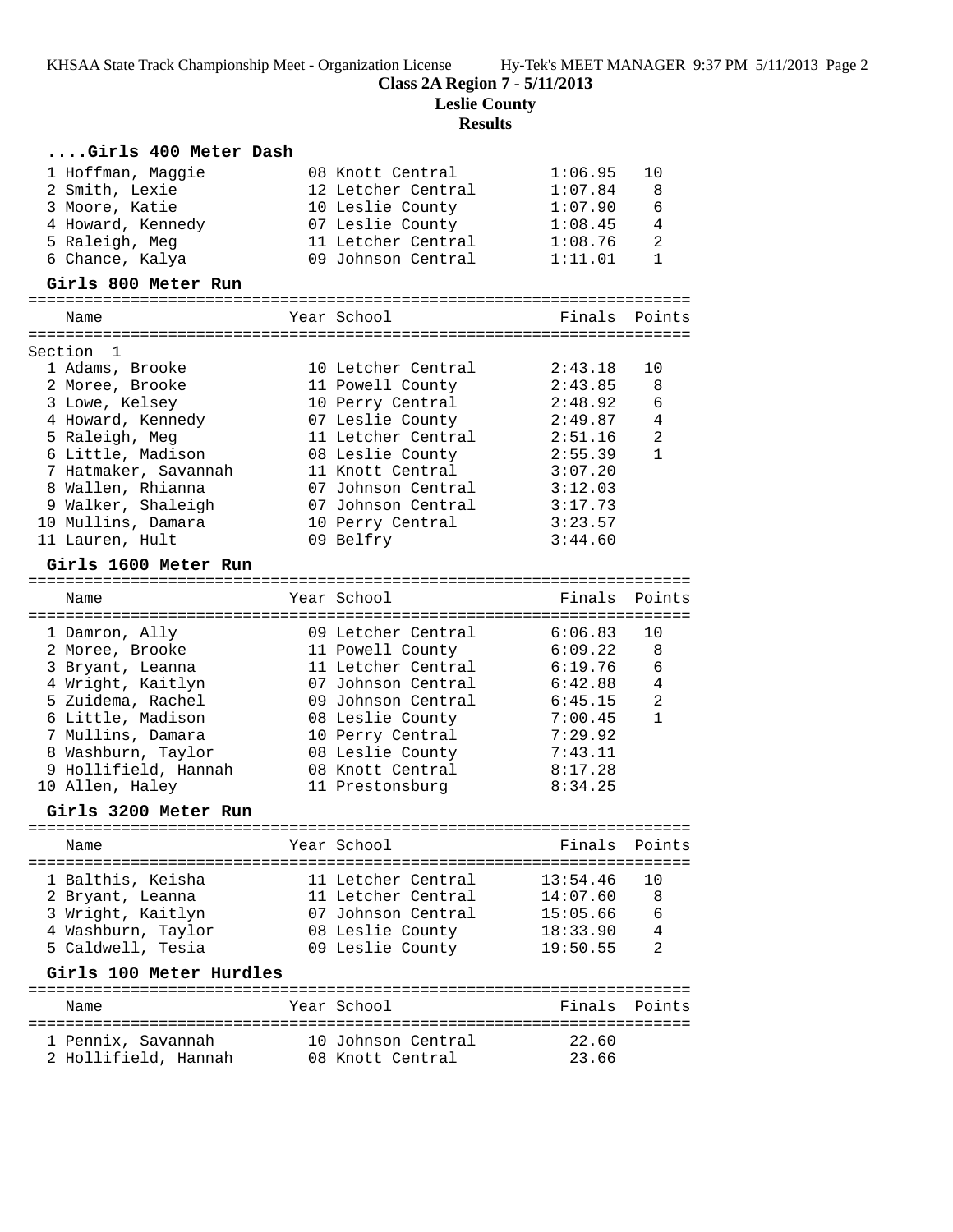# **Class 2A Region 7 - 5/11/2013**

**Leslie County**

| Girls 100 Meter Hurdles  |                       |                          |              |
|--------------------------|-----------------------|--------------------------|--------------|
| 3 Ables, Breanna         | 09 Magoffin County    | 23.80                    |              |
| Section 2                |                       |                          |              |
| 1 Lowe, Brooklyn         | 10 Johnson Central    | 21.89                    | 1            |
| 2 Hatmaker, Alexis       | 09 Knott Central      | 22.41                    |              |
| 3 Swiney, Abby           | 09 Magoffin County    | 23.88                    |              |
| 4 Hoskins, Hannah        | 10 Leslie County      | 23.93                    |              |
| Section 3                |                       |                          |              |
| 1 Tincher, Catherine     | 12 Prestonsburg       | 16.78                    | 10           |
| 2 Moore, Kayla           | 12 Harlan County      | 18.55                    | 8            |
| 3 Bolling, Alley         | 11 Letcher Central    | 20.33                    | 6            |
| 4 Clark, Amy             | 09 Harlan County      | 20.38                    | 4            |
| 5 Fee, Katie             | 10 Leslie County      | 20.45<br>22.72           | 2            |
| 6 Carroll, Jordan        | 11 Prestonsburg       |                          |              |
| Girls 300 Meter Hurdles  |                       |                          |              |
| Name                     | Year School           | Finals                   | Points       |
| Section 1                |                       |                          |              |
| 1 Davis, Katia           | 11 Magoffin County    | 1:02.43                  |              |
| 2 Robinette, Kayleah     | 09 Prestonsburg       | 1:04.35                  |              |
| Section <sub>2</sub>     |                       |                          |              |
| 1 Lowe, Brooklyn         | 10 Johnson Central    | 1:01.51                  | 2            |
| 2 Slusher, Danielle      | 09 Magoffin County    | 1:02.06                  |              |
| 3 Hoskins, Hannah        | 10 Leslie County      | 1:04.27                  |              |
| 4 Hatmaker, Alexis       | 09 Knott Central      | 1:04.93                  |              |
| Section 3                |                       |                          |              |
| 1 Carroll, Jordan        | 11 Prestonsburg       | 53.62                    | 10           |
| 2 Fee, Katie             | 10 Leslie County      | 54.02                    | 8            |
| 3 Bolling, Alley         | 11 Letcher Central    | 57.00                    | 6            |
| 4 Clark, Amy             | 09 Harlan County      | 58.28                    | 4            |
| 5 Pennix, Savannah       | 10 Johnson Central    | 1:01.88                  | $\mathbf{1}$ |
| 6 Lewis, Whitney         | 09 Knott Central      | 1:06.71                  |              |
| Girls 4x100 Meter Relay  |                       |                          |              |
| School                   |                       | Finals Points            |              |
|                          |                       |                          |              |
| Section 1                |                       |                          |              |
| 1 Prestonsburg           |                       | 54.54                    | 10           |
| 1) Nunnery, Morgan 12    | 2) Minix, Makayla 09  |                          |              |
| 3) Carroll, Jordan 11    |                       | 4) Tincher, Catherine 12 |              |
| 5) Collins, Shantale 10  |                       | 6) Robinette, Kayleah 09 |              |
| 7) Meade, Sonjia 12      |                       | 8) Thomas, Samantha 10   |              |
| 2 Letcher County Central |                       | 54.85                    | 8            |
| 1) Lillie, Endia 10      | 2) Smith, Lexie 12    |                          |              |
| 3) Cornett, Megan 09     | 4) Hall, Tami 11      |                          |              |
| 5) Bolling, Alley 11     | 6) Day, Brittany 10   |                          |              |
| 3 Knott County Central   |                       | 56.54                    | 6            |
| 1) Hunter, Sarah 08      | 2) Hoffman, Maggie 08 |                          |              |
| 3) Slone, Faith 09       | 4) Stamper, Stacey 09 |                          |              |
| 5) Higgins, Mashayla 07  | 6) Waugh, Kristen 08  |                          |              |
| 7) Sparkman, Bethany 11  | 8) Clemons, Sarah 11  |                          |              |
| 4 Leslie County          |                       | 57.83                    | 4            |
| 1) Sparks, Shelby 08     | 2) Hacker, Morgan 11  |                          |              |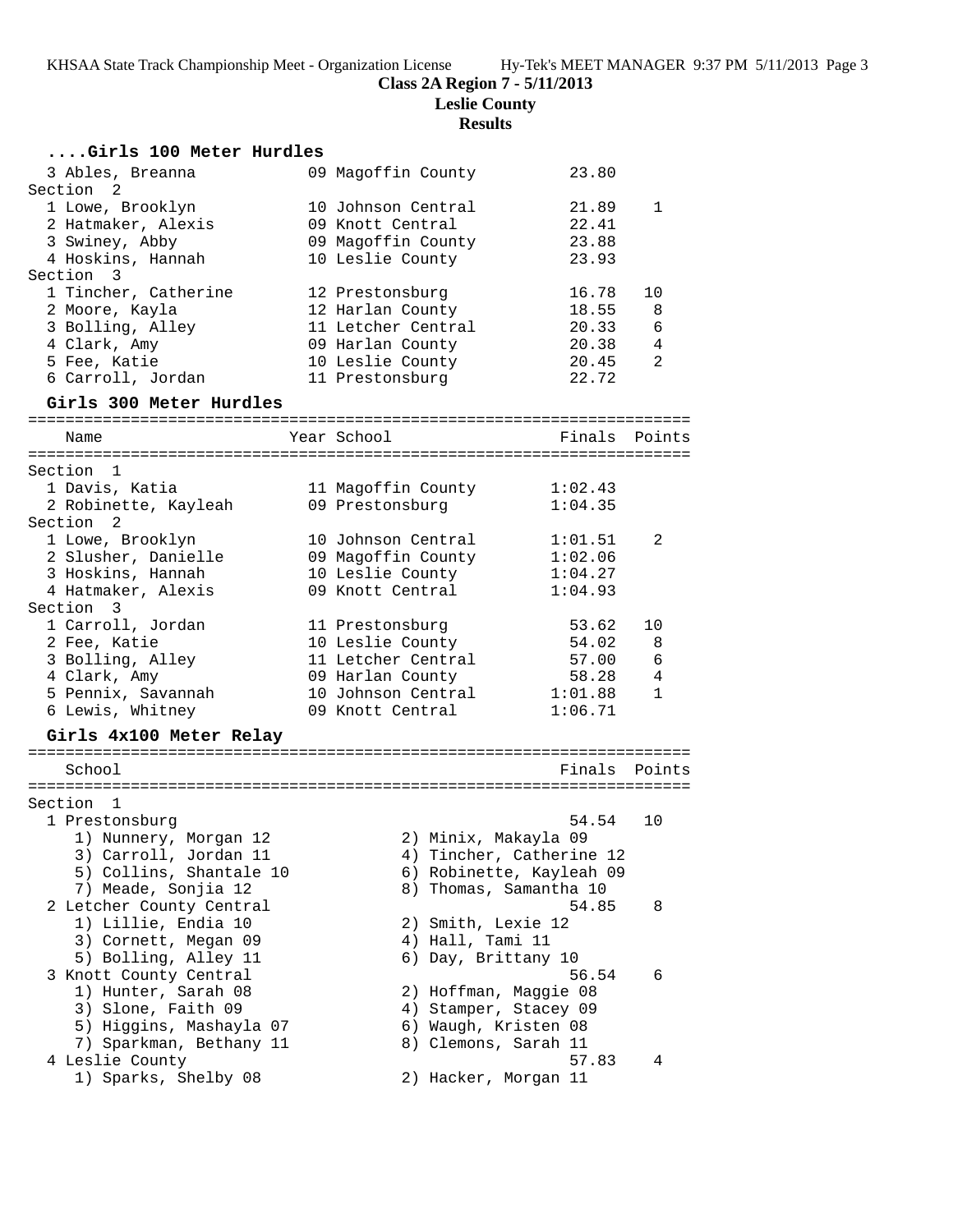**Leslie County**

# **Results**

#### **....Girls 4x100 Meter Relay**

| 3) Mitchell, Brittany 08 | 4) Asher, Brooke 10    |    |
|--------------------------|------------------------|----|
| 5) Washburn, Alex 08     | 6) Griffith, Emily 08  |    |
| 7) Wooton, Chloe 09      | 8) Fee, Katie 10       |    |
| 5 Johnson Central        | 58.81                  | 2  |
| 1) Mills, Haley 09       | 2) Plank, Alexa 09     |    |
| 3) Osborne, Erika 10     | 4) McPeek, Paige 10    |    |
| 5) Lowe, Brooklyn 10     | 6) Pennix, Savannah 10 |    |
| 6 Magoffin County        | 1:06.18                | -1 |
| 1) Morgan, Terri 09      | 2) Jenkins, Whitney 09 |    |
| 3) Slusher, Danielle 09  | 4) Ables, Breanna 09   |    |
| 5) Swiney, Abby 09       | 6)                     |    |
|                          |                        |    |
|                          |                        |    |

### **Girls 4x200 Meter Relay**

======================================================================= School **Finals** Points **School** ======================================================================= 1 Letcher County Central 1:55.78 10 1) Smith, Lexie 12 2) Hall, Tami 11 3) Cornett, Megan 09 4) Lillie, Endia 10 5) Bolling, Alley 11 6) Day, Brittany 10 2 Johnson Central 1:57.53 8 1) Chance, Kalya 09 2) Little, Johnna 10 3) Plank, Alexa 09 (4) McPeek, Paige 10 5) Osborne, Erika 10 6) Butcher, Alexis 10 7) Yost, Kalene 11 8) 3 Knott County Central 1:58.28 6 1) Hunter, Sarah 08 2) Hoffman, Maggie 08 3) Slone, Faith 09  $\begin{array}{ccc} 4 & 4 \end{array}$  Stamper, Stacey 09 5) Higgins, Mashayla 07 6) Lewis, Emily 10 7) Waugh, Kristen 08 8) Hatmaker, Alexis 09 4 Prestonsburg 2:02.65 4 1) Minix, Makayla 09 2) Thomas, Samantha 10 3) Robinette, Kayleah 09 4) Collins, Shantale 10 5) Caudill, Paige 12 (6) Allen, Haley 11 7) Mauk, Heavenleigh 09 8) Moog, Gabrielle 10 5 Leslie County 2:04.06 2 1) Sparks, Shelby 08 2) Washburn, Alex 08 3) Asher, Brooke 10 4) Wooton, Chloe 09 5) Griffith, Emily 08 6) Mitchell, Brittany 08 7) Hacker, Morgan 11 8) Moore, Katie 10 6 Magoffin County 2:12.67 1 1) Swiney, Abby 09 2) Slusher, Danielle 09 3) Ables, Breanna 09 (4) Davis, Katia 11 5) Jenkins, Whitney 09 6) Morgan, Terri 09

# **Girls 4x400 Meter Relay**

======================================================================= School **Finals Points** ======================================================================= 1 Letcher County Central 4:42.14 10 1) Adams, Brooke 10 2) Raleigh, Meg 11 3) Smith, Lexie 12 (4) Damron, Ally 09 5) Balthis, Keisha 11  $\qquad \qquad$  6) Bolling, Alley 11 7) Wilson, Courtney 11 8) 2 Knott County Central 4:47.09 8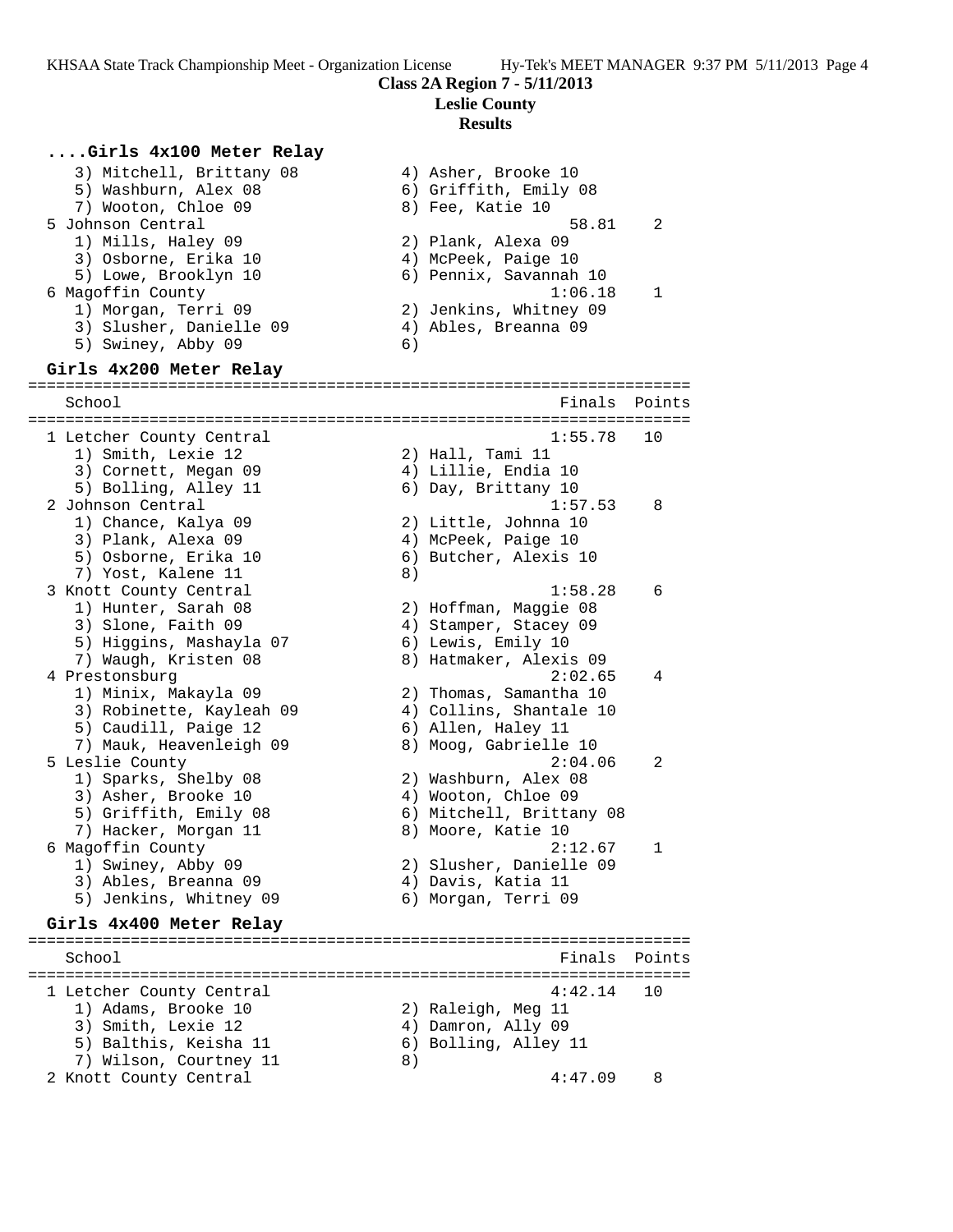# **Leslie County**

#### **Results**

 $4:49.52$  6

 $5:08.75$  4

 $5:19.76$  2

 $5:36.28$  1

# **....Girls 4x400 Meter Relay**

| 1) Hoffman, Maggie 08    | 2) Stamper, Stacey 09   |
|--------------------------|-------------------------|
| 3) Lewis, Emily 10       | 4) Waugh, Kristen 08    |
| 5) Higgins, Mashayla 07  | 6) Hunter, Sarah 08     |
| 7) Lewis, Whitney 09     | 8) Hatmaker, Alexis 09  |
| 3 Leslie County          | 4:49.52                 |
| 1) Sparks, Shelby 08     | 2) Little, Madison 08   |
| 3) Howard, Kennedy 07    | 4) Fee, Katie 10        |
| 5) Washburn, Alex 08     | 6) Griffith, Emily 08   |
| 7) Moore, Katie 10       | 8) Wooton, Chloe 09     |
| 4 Johnson Central        | 5:08.75                 |
| 1) Chance, Kalya 09      | 2) Wallen, Rhianna 07   |
| 3) Walker, Shaleigh 07   | 4) Little, Johnna 10    |
| 5) Mills, Haley 09       | 6) McPeek, Paige 10     |
| 7) Anderson, Madison 09  | 8) Ward, Brooklyn 07    |
| 5 Prestonsburg           | 5:19.76                 |
| 1) Robinette, Kayleah 09 | 2) Minix, Makayla 09    |
| 3) Collins, Shantale 10  | 4) Thomas, Samantha 10  |
| 5) Allen, Haley 11       | 6)                      |
| 6 Magoffin County        | 5:36.28                 |
| 1) Davis, Katia 11       | 2) Slusher, Danielle 09 |
| 3) Ables, Breanna 09     | 4) Swiney, Abby 09      |
| 5) Jenkins, Whitney 09   | 6) Ward, Holly 12       |
| 7) Morgan, Terri 09      | 8)                      |

#### **Girls 4x800 Meter Relay**

======================================================================= Finals Points ======================================================================= 1 Letcher County Central 11:28.56 10 1) Adams, Brooke 10 2) Bryant, Leanna 11 3) Damron, Ally 09 4) Raleigh, Meg 11 5) Balthis, Keisha 11 6) Wilson, Courtney 11 2 Leslie County 11:45.07 8 1) Sparks, Shelby 08 2) Asher, Shania 10 3) Howard, Kennedy 07 4) Little, Madison 08 5) Washburn, Alex 08 6) Griffith, Emily 08 7) Moore, Katie 10 a. 8) Fee, Katie 10 3 Knott County Central 11:51.56 6 1) Lewis, Emily 10 2) Higgins, Mashayla 07 3) Hatmaker, Savannah 11 <br />
4) Waugh, Kristen 08 5) Lewis, Whitney 09 6) Clemons, Sarah 11 4 Johnson Central 12:27.45 4 1) Wallen, Rhianna 07 2) Walker, Shaleigh 07 3) Wright, Kaitlyn 07 4) Zuidema, Rachel 09 5) Ward, Brooklyn 07 6) Anderson, Madison 09 7) Butcher, Alexis 10 (8) Yost, Kalene 11 **Boys 100 Meter Dash** =======================================================================

## Name The School Team School (Finals Points ======================================================================= 1 Clark, Arron 11 Leslie County 12.63 2 Holmes, James 11 Powell County 13.81 3 Smith, Avery 12 Magoffin County 14.32 Section 2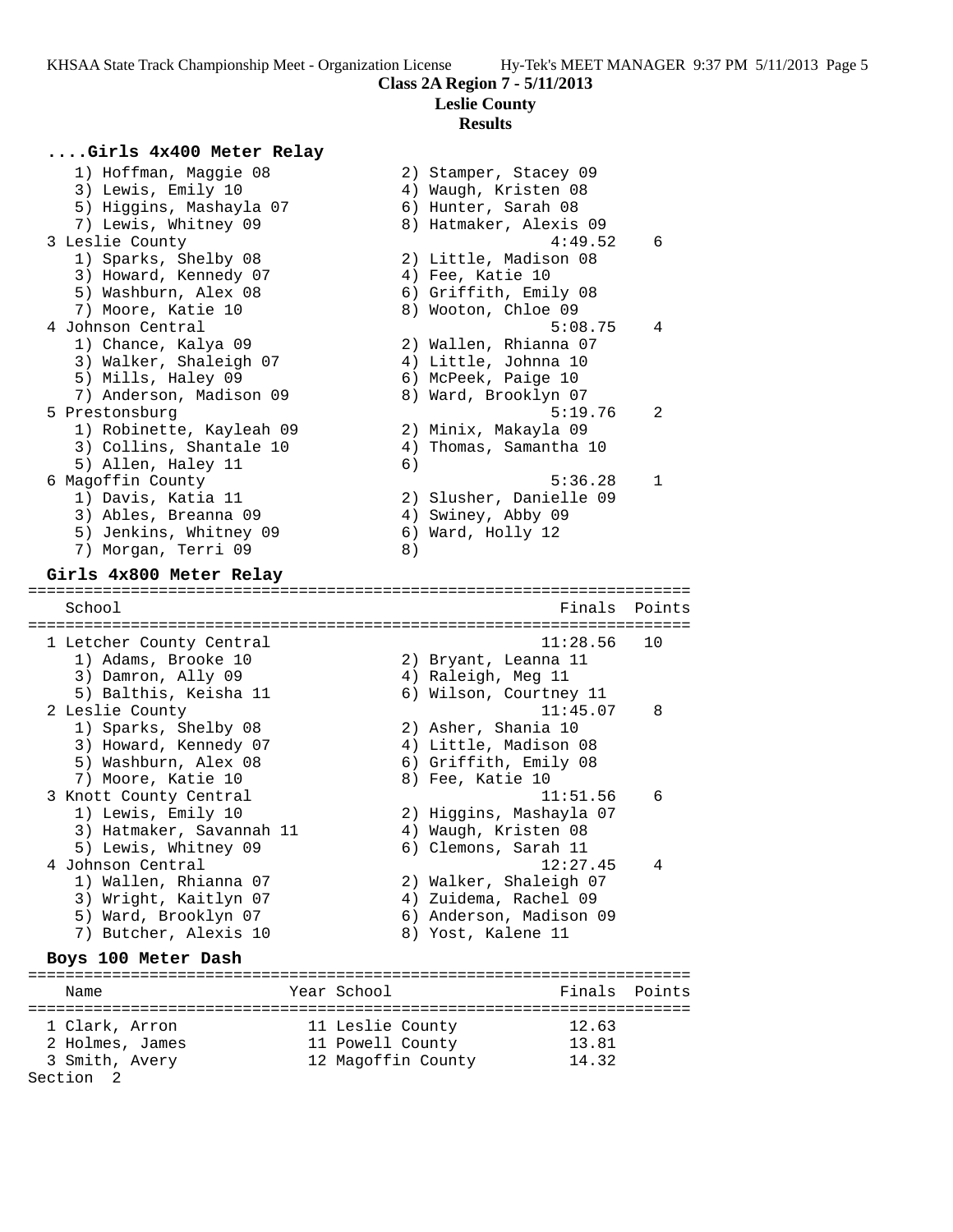**Leslie County**

| Boys 100 Meter Dash                       |                            |                        |
|-------------------------------------------|----------------------------|------------------------|
| 1 Fields, Micheal                         | 10 East Ridge              | 11.86<br>4             |
| 2 Clem, Adam                              | 11 Harlan County           | 12.10<br>$\mathbf{1}$  |
| 3 Skeens, Jacob                           | 11 East Ridge              | 12.19                  |
| 4 Johnson, Justin                         | 11 Belfry                  | 12.45                  |
| 5 Bishop, Jordan                          | 11 Prestonsburg            | 12.85                  |
| 6 Armstrong, Nathaniel                    | 12 Prestonsburg            | 13.34                  |
| Section 3                                 |                            |                        |
| 1 Gregory, Cody                           | 12 Letcher Central         | 11.54<br>10            |
| 2 Wynn, Josh                              | 12 Harlan County           | 11.69<br>7             |
| 2 Thacker, Dean                           | 12 Magoffin County         | 7<br>11.69             |
| 4 Hatfield, Hayden                        | 11 Belfry                  | 11.88<br>2             |
| 5 Hall, Hunter                            | 10 Letcher Central         | 12.13                  |
| 6 Little, Alex                            | 10 Leslie County           | 12.22                  |
| Boys 200 Meter Dash                       |                            |                        |
|                                           |                            |                        |
| Name                                      | Year School                | Finals Points          |
|                                           |                            |                        |
| Section 1                                 |                            |                        |
| 1 Armstrong, Nathaniel                    | 12 Prestonsburg            | 27.89                  |
| 2 Hall, Jordan                            | 09 Knott Central           | 29.23                  |
| 3 Howard, Dawlton<br>Section <sub>2</sub> | 10 Magoffin County         | 30.27                  |
|                                           |                            |                        |
| 1 Little, Alex                            | 10 Leslie County           | 24.98<br>4             |
| 2 Fields, Micheal                         | 10 East Ridge              | 25.08<br>1             |
| 3 Osborne, Austin                         | 11 Leslie County           | 25.48                  |
| Section 3                                 |                            |                        |
| 1 Gregory, Cody                           | 12 Letcher Central         | 23.59<br>10            |
| 2 Wynn, Josh                              | 12 Harlan County           | 24.12<br>8             |
| 3 Thacker, Dean                           | 12 Magoffin County         | 24.80<br>6             |
| 4 Frazier, Chippy                         | 11 Letcher Central         | 2<br>24.99             |
| 5 Clem, Adam                              | 11 Harlan County           | 25.81                  |
| 6 McClain, Zach                           | 12 Johnson Central         | 26.58                  |
| Boys 400 Meter Dash                       |                            |                        |
|                                           | Year School                | Finals Points          |
| Name                                      |                            |                        |
| Section 1                                 |                            |                        |
| 1 Slone, Dillion                          | 09 Knott Central           | 1:09.75                |
| 2 Smith, Avery                            | 12 Magoffin County 1:09.99 |                        |
| 3 Smith, Jeremy                           | 09 Belfry                  | 1:16.67                |
| Section 2                                 |                            |                        |
| 1 Epling, Josh                            | 11 East Ridge              | 58.93<br>4             |
| 2 Rogers, Quenton                         | 10 Magoffin County         | 1:00.46<br>2           |
| 3 Greene, Austin                          |                            | 1:00.81                |
| 4 Hall, Franklin                          | 12 Johnson Central         |                        |
|                                           | 11 Powell County           | 1:00.83                |
| 5 Armstrong, Nathaniel                    | 12 Prestonsburg            | 1:04.11                |
| 6 Holmes, James                           | 11 Powell County           | 1:10.35                |
| Section 3                                 | 12 Letcher Central         |                        |
| 1 Hall, Keaston                           |                            | 53.80<br>10            |
| 2 Burton, Dylan                           | 11 Letcher Central         | 53.89<br>8             |
| 3 Little, Alex                            | 10 Leslie County           | 56.65<br>6             |
| 4 Justen, Caleb                           | 12 Harlan County           | 1:00.53<br>$\mathbf 1$ |
| 5 Reed, Steve                             | 12 Harlan County           | 1:00.53                |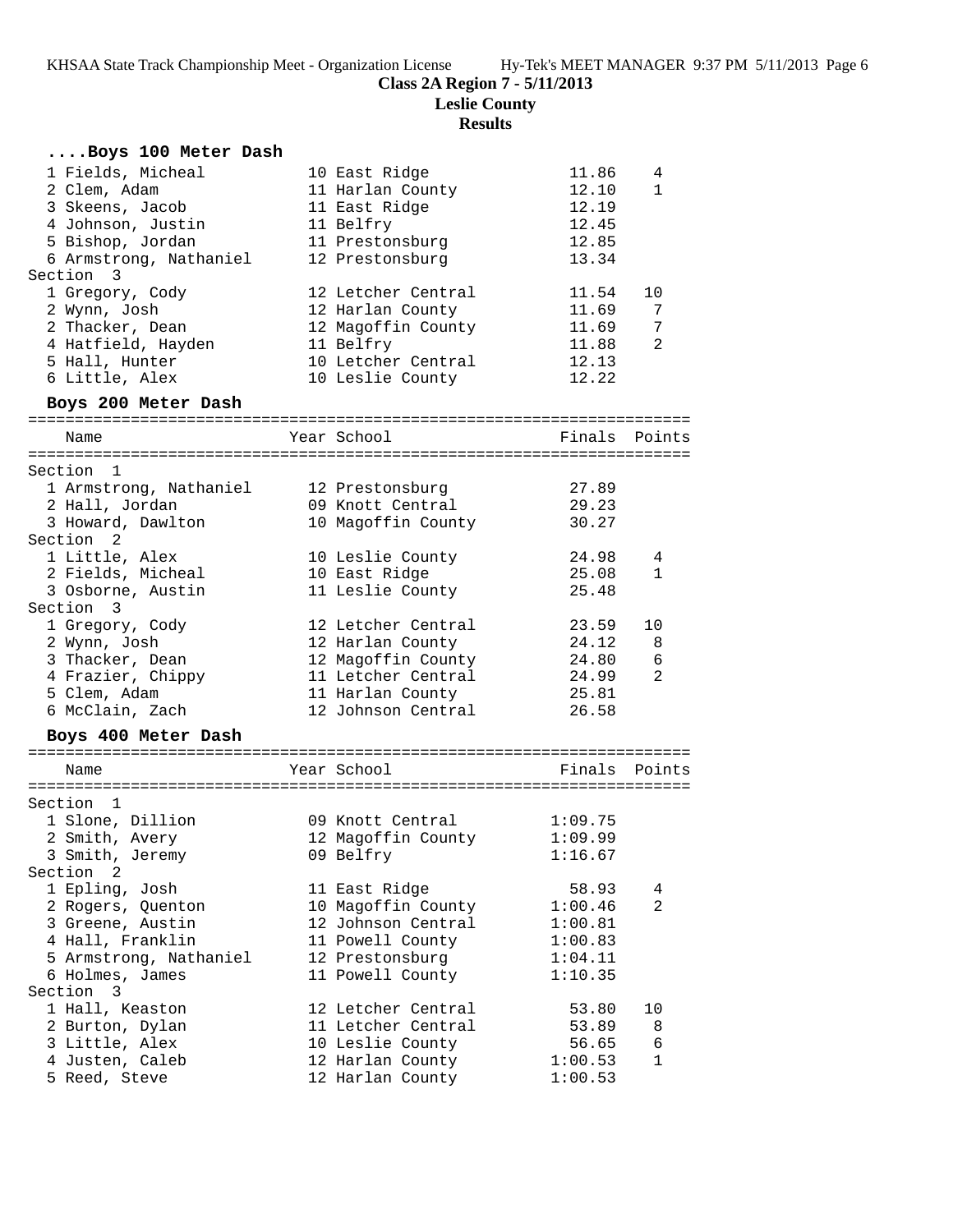**Class 2A Region 7 - 5/11/2013**

**Leslie County**

| Boys 400 Meter Dash              |                        |          |              |
|----------------------------------|------------------------|----------|--------------|
| 6 Collett, Justin                | 09 Leslie County       | 1:02.36  |              |
| Boys 800 Meter Run               |                        |          |              |
|                                  |                        |          |              |
| Name                             | Year School            | Finals   | Points       |
|                                  |                        |          |              |
| Section<br>1<br>1 Eldridge, Rury | 10 Leslie County       | 2:10.98  | 10           |
| 2 Damron, Taylor                 | 12 Johnson Central     | 2:10.99  | 8            |
| 3 Johnson, Donavon               | 12 Harlan County       | 2:18.33  | 6            |
| 4 McKenzie, Bobby                | 10 Letcher Central     | 2:21.27  | 4            |
| 5 Banks, Anthony                 | 12 Letcher Central     | 2:22.88  | 2            |
| 6 Blair, Dustin                  | 09 Prestonsburg        | 2:26.80  | $\mathbf{1}$ |
| 7 Bertrand, Austin               | 11 Prestonsburg        | 2:34.78  |              |
| 8 Rogers, Quenton                | 10 Magoffin County     | 2:38.61  |              |
| 9 Ball, Jared                    | 09 Harlan County       | 2:39.93  |              |
| 10 Slone, Dillion                | 09 Knott Central       | 2:42.86  |              |
| 11 Holmes, Reese                 | 09 Powell County       | 2:46.42  |              |
|                                  |                        |          |              |
| Boys 1600 Meter Run              |                        |          |              |
| Name                             | Year School            | Finals   | Points       |
|                                  |                        |          |              |
| 1 Cates, Chase                   | 11 Letcher Central     | 4:47.86  | 10           |
| 2 Wayne, Trevor                  | 10 Letcher Central     | 5:02.51  | 8            |
| 3 Burke, Andy                    | 12 Johnson Central     | 5:06.96  | 6            |
| 4 Johnson, Donavon               | 12 Harlan County       | 5:19.92  | 4            |
| 5 Engle, Steven                  | 10 Harlan County       | 5:26.44  | 2            |
| 6 Blair, Dustin                  | 09 Prestonsburg        | 5:28.99  | $\mathbf{1}$ |
| 7 Williams, Chris                | 12 Perry Central       | 5:31.48  |              |
| 8 Walker, Gabe                   | 10 Prestonsburg        | 5:50.16  |              |
| 9 Pinson, Gaige                  | 12 Pike County Central | 5:50.96  |              |
| 10 Holmes, Reese                 | 09 Powell County       | 6:03.92  |              |
| 11 Stidham, Andrew               | 10 Leslie County       | 6:10.42  |              |
| Boys 3200 Meter Run              |                        |          |              |
|                                  |                        |          |              |
| Name                             | Year School            | Finals   | Points       |
| 1 Cates, Chase                   | 11 Letcher Central     | 10:59.14 | 10           |
| 2 Wayne, Trevor                  | 10 Letcher Central     | 11:25.74 | 8            |
| 3 Blair, Dustin                  | 09 Prestonsburg        | 12:22.81 | 6            |
| 4 Williams, Chris                | 12 Perry Central       | 12:30.48 | 4            |
| 5 Pinson, Gaige                  | 12 Pike County Central | 13:03.88 | 2            |
| 6 Hughes, Noah                   | 11 Harlan County       | 13:07.95 | $\mathbf{1}$ |
| 7 Walker, Gabe                   | 10 Prestonsburg        | 13:53.22 |              |
| 8 Clark, Skylar                  | 09 Leslie County       | 14:17.01 |              |
| 9 Copley, Tommy                  | 07 Johnson Central     | 14:17.12 |              |
| 10 Anderson, Kordell             | 07 Leslie County       | 15:18.03 |              |
| -- Engle, Steven                 | 10 Harlan County       | DNF      |              |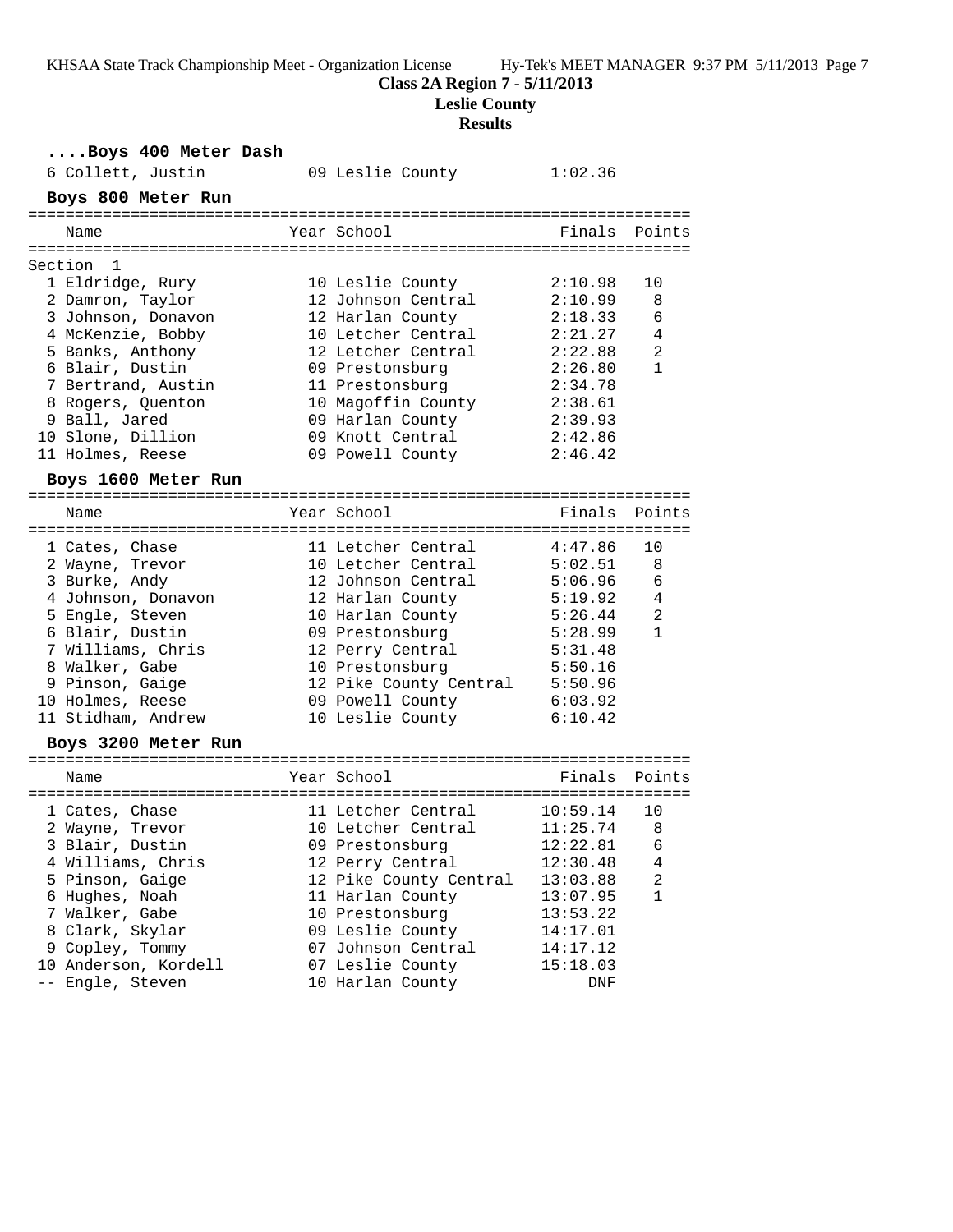### **Class 2A Region 7 - 5/11/2013**

**Leslie County**

# **Results**

# **Boys 110 Meter Hurdles**

| ===========================                                                                                                                                           |                                                                                                                            |                                                    |                                   |
|-----------------------------------------------------------------------------------------------------------------------------------------------------------------------|----------------------------------------------------------------------------------------------------------------------------|----------------------------------------------------|-----------------------------------|
| Name                                                                                                                                                                  | Year School                                                                                                                | Finals                                             | Points                            |
| 1 Wesley, Christopher<br>2 Bishop, Jordan<br>3 Bentley, Brandon<br>Section <sub>2</sub>                                                                               | 10 Pike County Central<br>11 Prestonsburg<br>11 Leslie County                                                              | 17.79<br>19.97<br>20.83                            | 8                                 |
| 1 Cole, Joe<br>2 Stines, Casey<br>3 Linquist, Chad<br>4 Reed, Steve<br>5 Wright, Devin<br>6 Osborne, Austin                                                           | 12 Johnson Central<br>11 Letcher Central<br>12 Harlan County<br>12 Harlan County<br>11 Letcher Central<br>11 Leslie County | 17.32<br>18.23<br>18.35<br>19.57<br>19.73<br>20.28 | 10<br>6<br>4<br>2<br>$\mathbf{1}$ |
| Boys 300 Meter Hurdles                                                                                                                                                |                                                                                                                            |                                                    |                                   |
| Name                                                                                                                                                                  | Year School                                                                                                                | Finals                                             | Points                            |
| Section<br>$\overline{1}$<br>1 Wesley, Christopher<br>2 Osborne, Brent                                                                                                | 10 Pike County Central<br>11 Leslie County                                                                                 | 47.37<br>48.93                                     | 1                                 |
| Section <sub>2</sub><br>1 Thacker, Dean<br>2 Linquist, Chad<br>3 Miracle, Coty<br>4 Collins, Colton<br>5 Stines, Casey<br>6 Osborne, Austin<br>Boys 4x100 Meter Relay | 12 Magoffin County<br>12 Harlan County<br>12 Harlan County<br>11 Letcher Central<br>11 Letcher Central<br>11 Leslie County | 44.17<br>45.60<br>45.62<br>45.80<br>46.24<br>47.45 | 10<br>8<br>6<br>4<br>2            |
| School                                                                                                                                                                |                                                                                                                            | Finals                                             | Points                            |
|                                                                                                                                                                       |                                                                                                                            |                                                    |                                   |
| Section 1<br>1 Letcher County Central<br>1) Boggs, Josh 11<br>3) Dyal, Izak 12<br>5) Burton, Dylan 11                                                                 | 2) Gregory, Cody 12<br>4) Collins, Colton 11<br>6) Hall, Hunter 10                                                         | 46.35                                              | 10                                |
| 7) Hall, Keaston 12<br>2 East Ridge High School<br>1) Dotson, Eric 10<br>3) Fields, Micheal 10<br>5) Skeens, Caleb 10<br>7) Hilton, Andrew 10                         | 8) Stines, Casey 11<br>2) Epling, Josh 11<br>4) Skeens, Jacob 11<br>6) Miller, Leighton 09<br>8)                           | 47.04                                              | 8                                 |
| 3 Belfry<br>1) Robinson, Josh 12<br>3) Hatfield, Hayden 11<br>5) Wellman, Devon 09<br>7) Hatfield, Austin 10                                                          | 2) Johnson, Justin 11<br>4) Xondre, Willis 09<br>6) Edwards, Kaleb 10<br>8) Elkins, Caleb 09                               | 49.18                                              | 6                                 |
| 4 Johnson Central<br>1) Cole, Joe 12<br>3) Greene, Austin 12                                                                                                          | 2) Damron, Taylor 12<br>4) McClain, Zach 12                                                                                | 49.87                                              | 4                                 |
| 5 Leslie County                                                                                                                                                       |                                                                                                                            | 54.88                                              | 2                                 |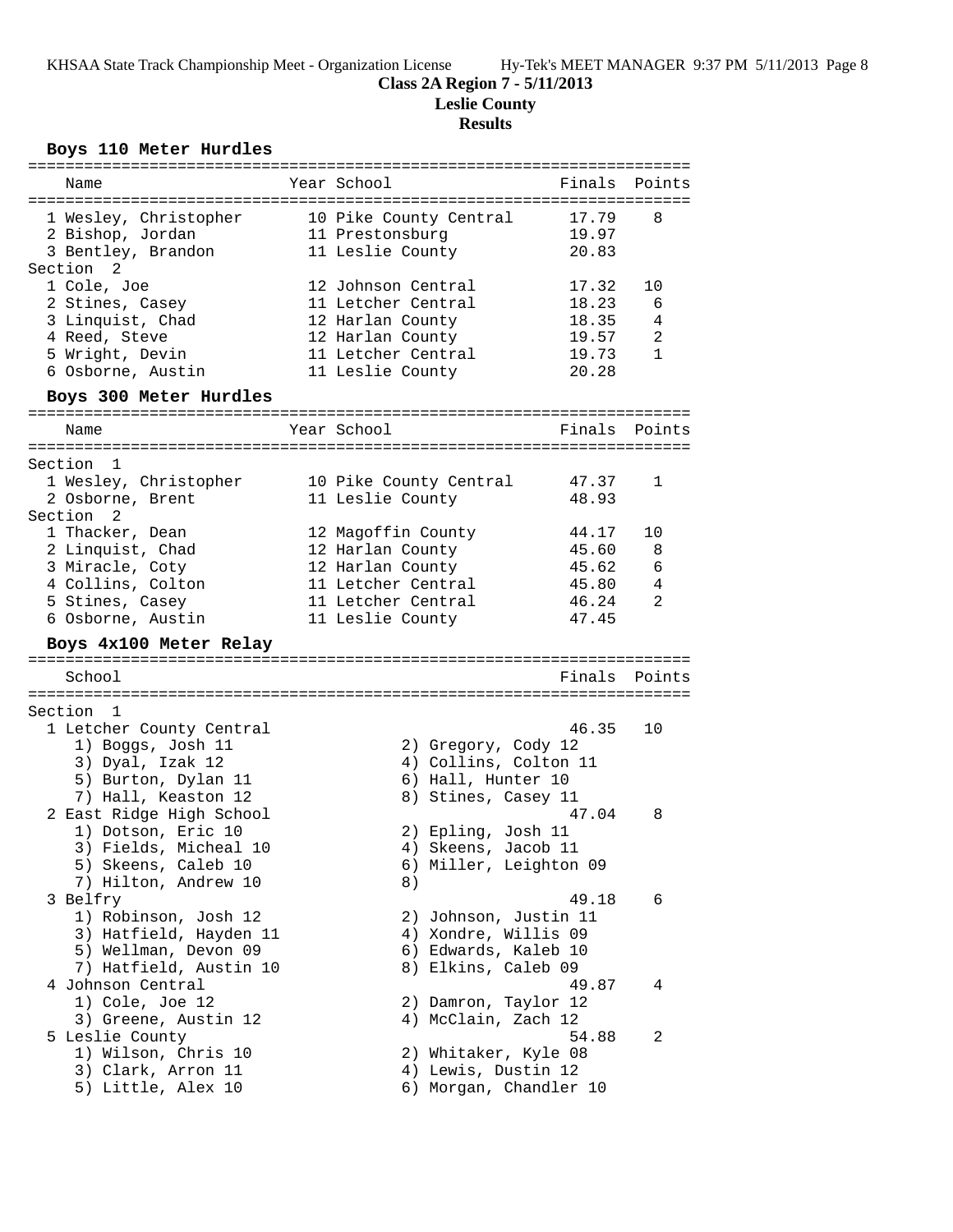**Class 2A Region 7 - 5/11/2013**

**Leslie County**

# **Results**

**....Boys 4x100 Meter Relay**<br>
7) Collett, Andrew 10 (8) Eldridge, Rury 10 7) Collett, Andrew 10 8) Eldridge, Rury 10 -- Harlan County DQ out of exchange zone 1) Napier, Justin 12 2) Miracle, Coty 12 3) Clem, Adam 11 (4) Reed, Steve 12 5) Wynn, Josh 12 6) Linquist, Chad 12 **Boys 4x200 Meter Relay** ======================================================================= School **Finals Points** ======================================================================= 1 Letcher County Central 1:36.80 10 1) Boggs, Josh 11 2) Burton, Dylan 11 3) Frazier, Chippy 11 (4) Hall, Hunter 10 5) Collins, Colton 11 (6) Gregory, Cody 12 7) Dyal, Izak 12 8) Hall, Keaston 12 2 Harlan County 1:37.21 8 1) Wynn, Josh 12 2) Clem, Adam 11 3) Napier, Justin 12 (4) Miracle, Coty 12 5) Reed, Steve 12 6) Linquist, Chad 12 3 Belfry 1:42.45 6 1) Robinson, Josh 12 2) Hatfield, Hayden 11 3) Johnson, Justin 11 (4) Xondre, Willis 09 5) Wellman, Devon 09 6) Nelson, Richard 11 7) Edwards, Kaleb 10 8) Hatfield, Austin 10 4 Leslie County 1:45.23 4 1) Wilson, Chris 10 2) Whitaker, Kyle 08 3) Eldridge, Rury 10 (4) Lewis, Dustin 12 5) Little, Alex 10 6) Morgan, Chandler 10 7) Collett, Andrew 10 8) Clark, Arron 11 5 Knott County Central 1:59.02 2 1) Everage, Devin 10 2) Gibson, Zach 11 3) Hall, Jordan 09 4) Slone, Dillion 09 5) Herald, Cameron 11 6) **Boys 4x400 Meter Relay**

# ======================================================================= School **Finals Points** ======================================================================= 1 Letcher County Central 3:42.69 10 1) Burton, Dylan 11  $\qquad \qquad$  2) Boggs, Josh 11 3) Frazier, Chippy 11 (4) Gregory, Cody 12 5) Hall, Hunter 10 6) Hall, Keaston 12 7) McKenzie, Bobby 10  $\hphantom{\text{2.65}$  8) Wayne, Trevor 10 2 Leslie County 3:50.61 8 1) Collett, Justin 09 2) Little, Alex 10 3) Eldridge, Rury 10 4) Osborne, Austin 11 5) Lewis, Dustin 12 (6) Whitaker, Kyle 08 7) Wilson, Chris 10 8) Wooton, Andrew 09 3 Harlan County 4:02.26 6 1) Justen, Caleb 12 2) Johnson, Donavon 12 3) Napier, Justin 12 (4) Linquist, Chad 12 5) Wynn, Josh 12 6) Reed, Steve 12 7) Clem, Adam 11 8) Miracle, Coty 12 4 Johnson Central 4:34.89 4 1) Burke, Andy 12 2) Copley, Tommy 07